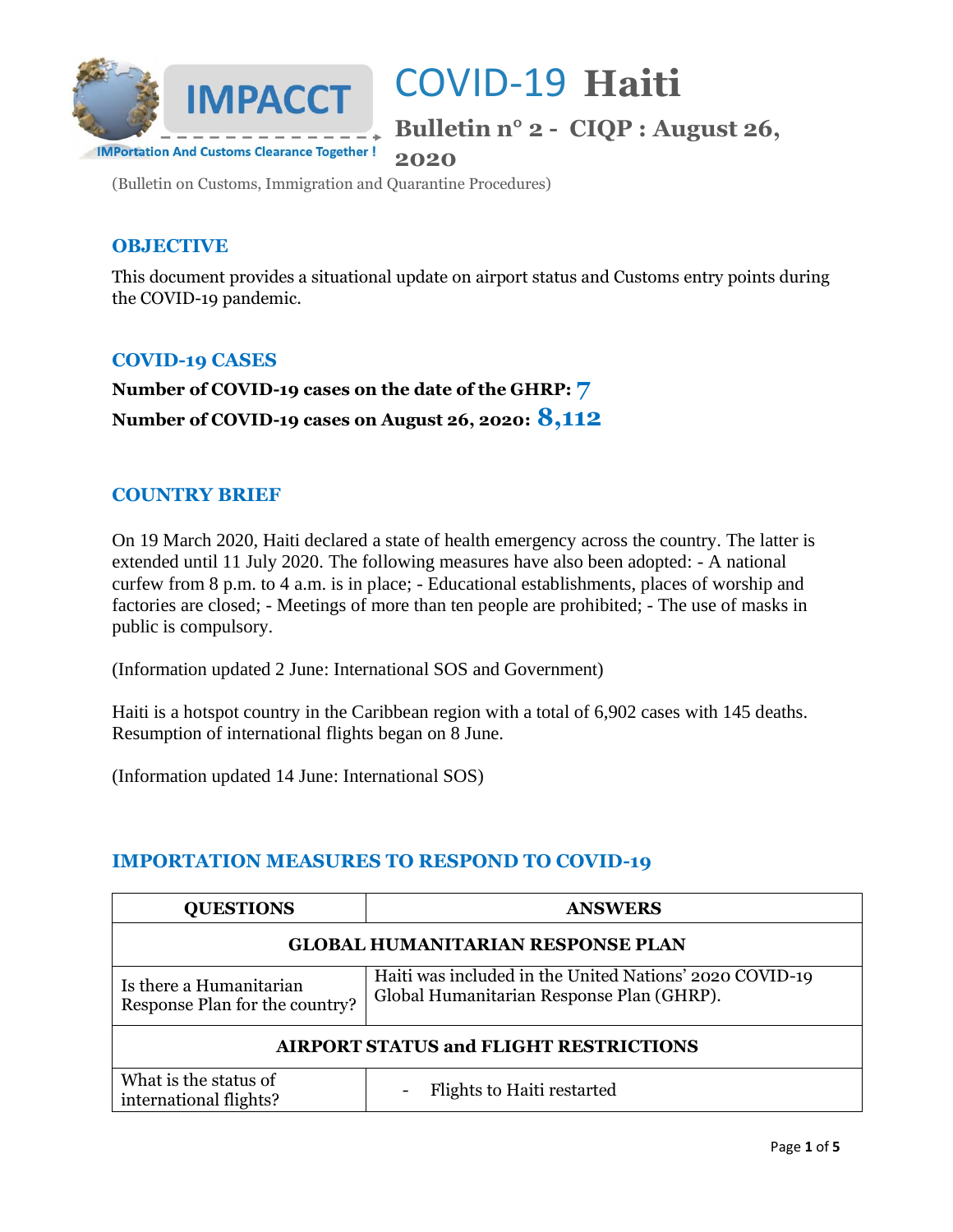

**Bulletin n° 2 - CIQP : August 26,** 

**IMPortation And Customs Clearance Together! 2020**

(Bulletin on Customs, Immigration and Quarantine Procedures)

|                                                   | But there are very few flights to Port-au-Prince (PAP)<br>and Cap-Haitien (CAP) taking place.                                                                                                                                                                                                                                                                                                                                                                                                                                                                                                                                                                                                                                                                              |  |
|---------------------------------------------------|----------------------------------------------------------------------------------------------------------------------------------------------------------------------------------------------------------------------------------------------------------------------------------------------------------------------------------------------------------------------------------------------------------------------------------------------------------------------------------------------------------------------------------------------------------------------------------------------------------------------------------------------------------------------------------------------------------------------------------------------------------------------------|--|
|                                                   | (Information updated on June 30th, 2020: IATA and ICAO)                                                                                                                                                                                                                                                                                                                                                                                                                                                                                                                                                                                                                                                                                                                    |  |
| What is the airlines cargo<br>operational status? |                                                                                                                                                                                                                                                                                                                                                                                                                                                                                                                                                                                                                                                                                                                                                                            |  |
| <b>IMMIGRATION and QUARANTINE</b>                 |                                                                                                                                                                                                                                                                                                                                                                                                                                                                                                                                                                                                                                                                                                                                                                            |  |
| What quarantine measures<br>apply for travelers?  | Passengers are subject to medical screening<br>A completed Health Declaration Form must be<br>presented to immigration upon arrival                                                                                                                                                                                                                                                                                                                                                                                                                                                                                                                                                                                                                                        |  |
| What visa restriction measures<br>apply?          | (Information updated on June 30th, 2020: IATA)<br>The land border with the Dominican Republic is open<br>to pedestrian and vehicular traffic as of July 1.<br>Travelers arriving by air in Haiti will have their<br>temperature screened upon arrival.<br>The Government of Haiti mandates that every person<br>flying into Haiti self-declare their COVID-19 status.<br>Beginning July 1, airlines began to distribute a health<br>declaration form to passengers on all incoming flights.<br>Passengers are required to complete this form,<br>including accurate contact and location information in<br>Haiti, and present it to immigration authorities upon<br>arrival.<br>(Information updated on July 1st, 2020:<br>https://ht.usembassy.gov/covid-19-information/) |  |
| What curfew and lockdown<br>measures apply?       | The Government of Haiti has implemented measures to<br>limit the spread of COVID-19. Mask wearing is<br>required in public and in instances where social<br>distancing cannot be maintained.<br>A curfew is in place from 12 midnight to 4 A.M.<br>The Government of Haiti has stated it will impose a<br>requirement that all arriving passengers self-quarantine<br>for 14 days. The Ministry of Public Health (MSPP) will<br>check in with passengers three times after arrival in<br>Haiti, using information provided in the health<br>declaration form, to determine any onset of COVID-19<br>symptoms. As of July 2, it is not certain when this<br>requirement will take effect.                                                                                   |  |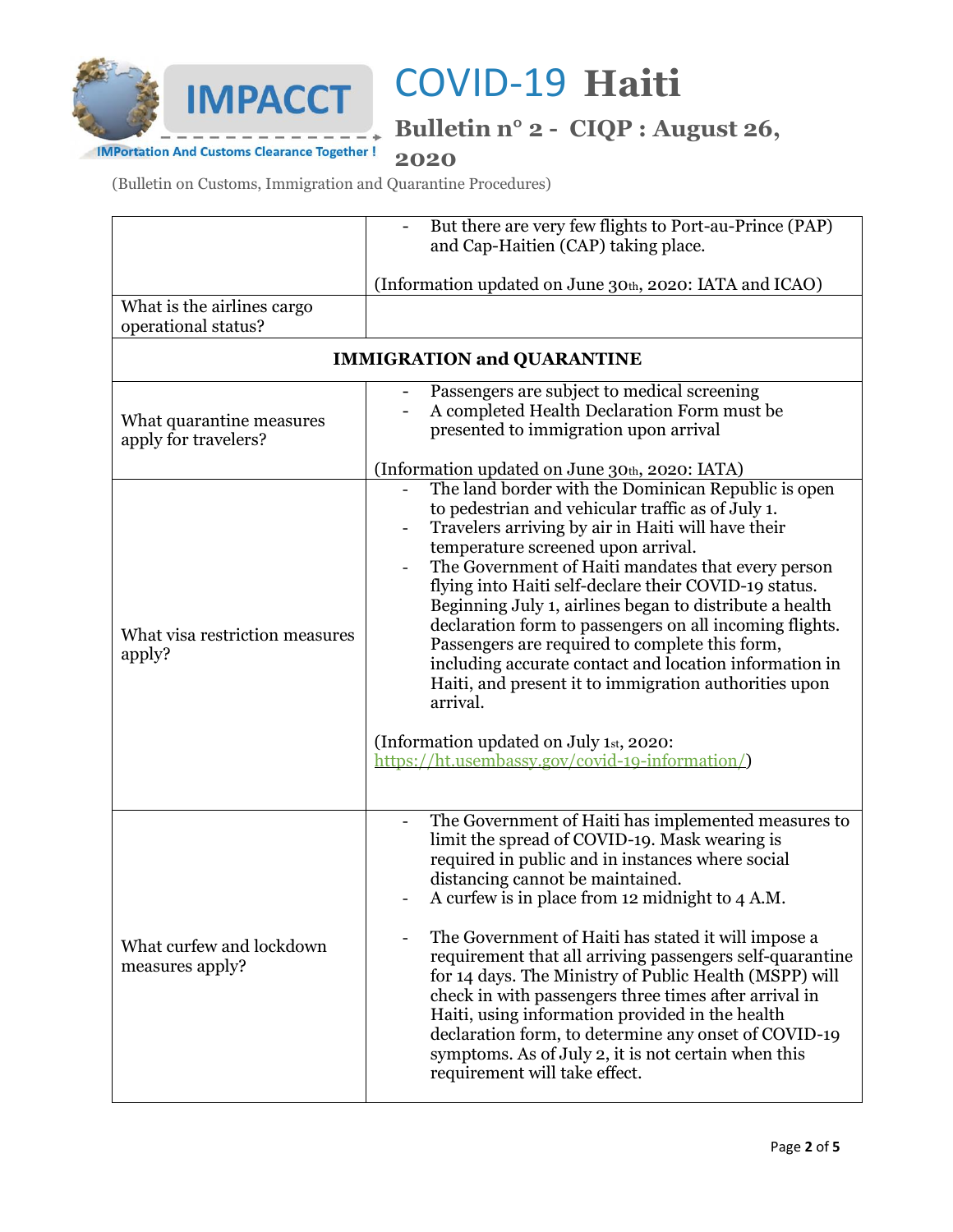

**Bulletin n° 2 - CIQP : August 26,** 

**IMPortation And Customs Clearance Together! 2020**

(Bulletin on Customs, Immigration and Quarantine Procedures)

| https://ht.usembassy.gov/covid-19-information/)                                                                                                                                                                                                                                                                                                                                                                                         |  |  |
|-----------------------------------------------------------------------------------------------------------------------------------------------------------------------------------------------------------------------------------------------------------------------------------------------------------------------------------------------------------------------------------------------------------------------------------------|--|--|
|                                                                                                                                                                                                                                                                                                                                                                                                                                         |  |  |
| <b>IMPORTATION and CUSTOMS PROCEDURES</b>                                                                                                                                                                                                                                                                                                                                                                                               |  |  |
| The Directorate General of Taxes                                                                                                                                                                                                                                                                                                                                                                                                        |  |  |
| Certificate of tax compliance (Quitus), type B                                                                                                                                                                                                                                                                                                                                                                                          |  |  |
| (Information from the General Customs Administration of<br>Haiti)                                                                                                                                                                                                                                                                                                                                                                       |  |  |
| Prior formalities to be completed for rapid Customs clearance:<br>for NGOs, diplomatic missions, international and religious<br>institutions, State bodies:                                                                                                                                                                                                                                                                             |  |  |
| The Ministry of Economy and Finance                                                                                                                                                                                                                                                                                                                                                                                                     |  |  |
| Franchise letter (« Lettre de franchise ») NB: The<br>franchise request is made to the reference ministry,<br>which after analysis sends the file to the Ministry of<br>Economy and Finance for approval or not.                                                                                                                                                                                                                        |  |  |
| The Maritime Transport Company, The Air Transport<br>Company, The Land Transport Company<br>Bill of lading:<br>$\sim$<br>Maritime transport (Bill of Lading-Navire)<br>1.<br>2. Air transport (Airway Bill-Avion)<br>Land transport (Lettre de transport routier)<br>3.                                                                                                                                                                 |  |  |
| Ministry of Public Health<br>For all pharmaceutical products, the certificate from the<br>Ministry of Public Health is required.                                                                                                                                                                                                                                                                                                        |  |  |
| (Information from the General Customs Administration of<br>Haiti)                                                                                                                                                                                                                                                                                                                                                                       |  |  |
| The land border with the Dominican Republic remains open in<br>Dajabon for the movement of humanitarian cargo ships,<br>accompanied by sanitary controls and the prior approval of the<br>Customs authorities. The other entry points are closed. A<br>slowdown in truck movements has been reported in the<br>Dominican Republic. Cargo ship operations are proceeding<br>normally.<br>(Information dated 20 April: Logistics Cluster) |  |  |
|                                                                                                                                                                                                                                                                                                                                                                                                                                         |  |  |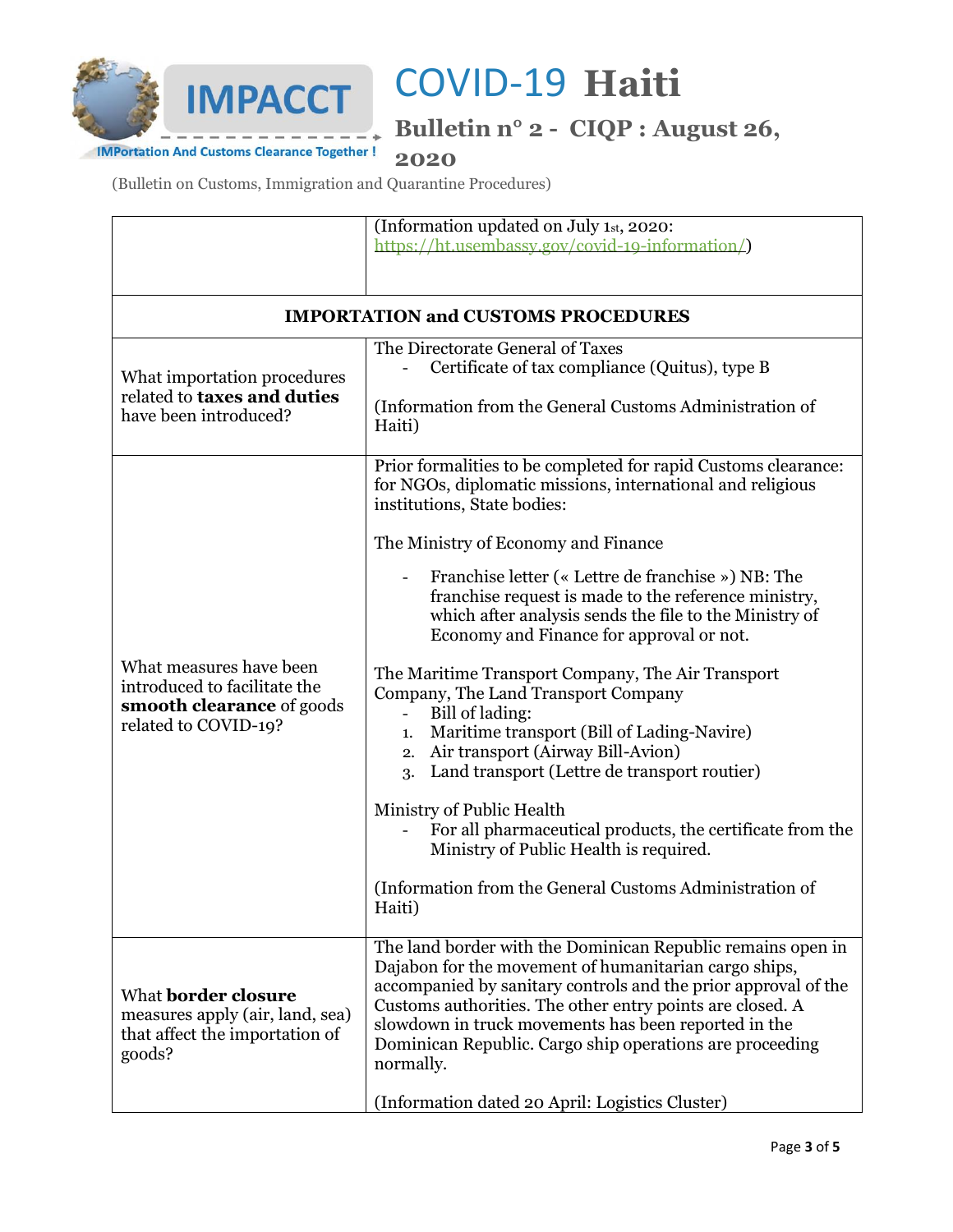

**Bulletin n° 2 - CIQP : August 26,** 

**IMPortation And Customs Clearance Together! 2020**

(Bulletin on Customs, Immigration and Quarantine Procedures)

| What measures relate to the<br>opening/closing times of<br>Customs offices?                                                   | N/A                                                                                                                     |  |
|-------------------------------------------------------------------------------------------------------------------------------|-------------------------------------------------------------------------------------------------------------------------|--|
| What other/general<br><b>procedures</b> apply regarding<br>the importation of goods<br>relevant to humanitarian<br>operators? | N/A                                                                                                                     |  |
| <b>RESTRICTIONS to EXPORTS</b>                                                                                                |                                                                                                                         |  |
| What restrictions to export<br>certain goods apply in<br>response to the COVID-19<br>pandemic?                                | N/A                                                                                                                     |  |
| <b>OTHER</b>                                                                                                                  |                                                                                                                         |  |
| What is the availability of<br><b>UNHAS flights</b> to the<br>country?                                                        | The operations of the United Nations Humanitarian Air Service<br>(UNHAS) continue.<br>(Information updated 2 June: WFP) |  |
| Has the country ratified Annex<br>J-5 of the Kyoto<br><b>Convention?</b> If so, when?                                         | Not ratified.                                                                                                           |  |
| Has the country ratified Annex<br>B.9 of the Istanbul<br><b>Convention?</b> If so, when?                                      | Not ratified.                                                                                                           |  |
| <b>ASYCUDA</b> user?                                                                                                          | Yes.                                                                                                                    |  |
| <b>ASYREC</b> user?                                                                                                           | No.                                                                                                                     |  |

#### **USEFUL LINKS**

*CIQP Bulletins for other countries are available [here.](https://vosocc.unocha.org/rss/5033w_Customs.html)* 

#### *Country-specific:*

#### *Other links:*

*Agility, [Global Shipping Updates: COVID-19](https://www.agility.com/insights/COVID19/homepage/)*

*Bollore Logistics[, COVID-19 Impact Update](https://www.bollore-logistics.com/en/Pages/COVID-19.aspx)*